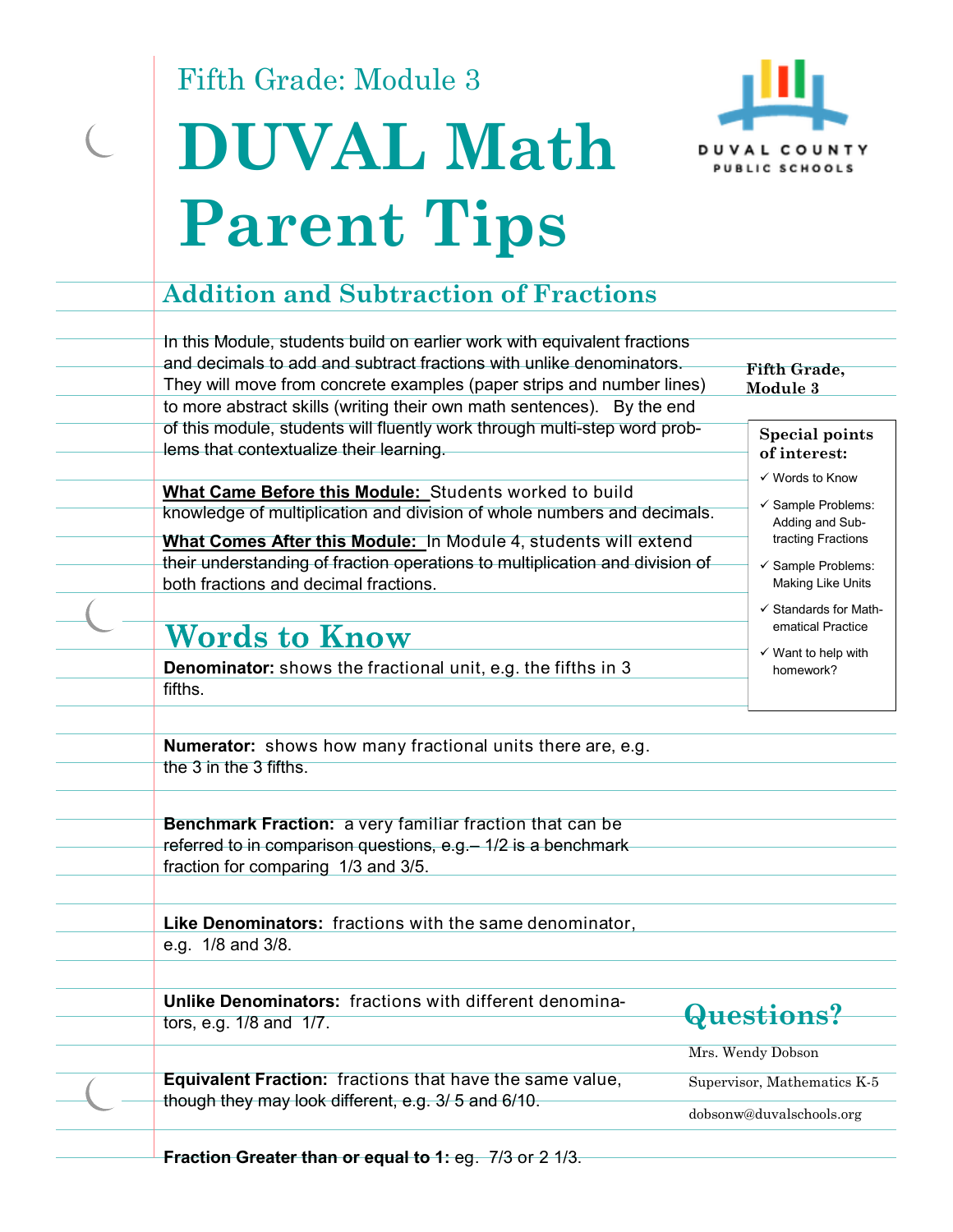$\overline{C}$ 

#### **Sample Problems**

Mark 0 and 1 above the number line and  $\frac{0}{4}$ ,  $\frac{1}{4}$ ,  $\frac{2}{4}$ ,  $\frac{3}{4}$  and  $\frac{4}{4}$  below the number line.





Express the fraction as the sum of two or three equal fractional parts. Rewrite each as a multiplication equation.

$$
\frac{24}{5} = \frac{12}{5} + \frac{12}{5} \qquad \qquad \frac{24}{5} = 2 x \frac{12}{5}
$$

 $\frac{24}{5}$  =  $\frac{8}{5}$  +  $\frac{8}{5}$  +  $\frac{8}{5}$  $\frac{24}{5}$  = 3 x  $\frac{8}{5}$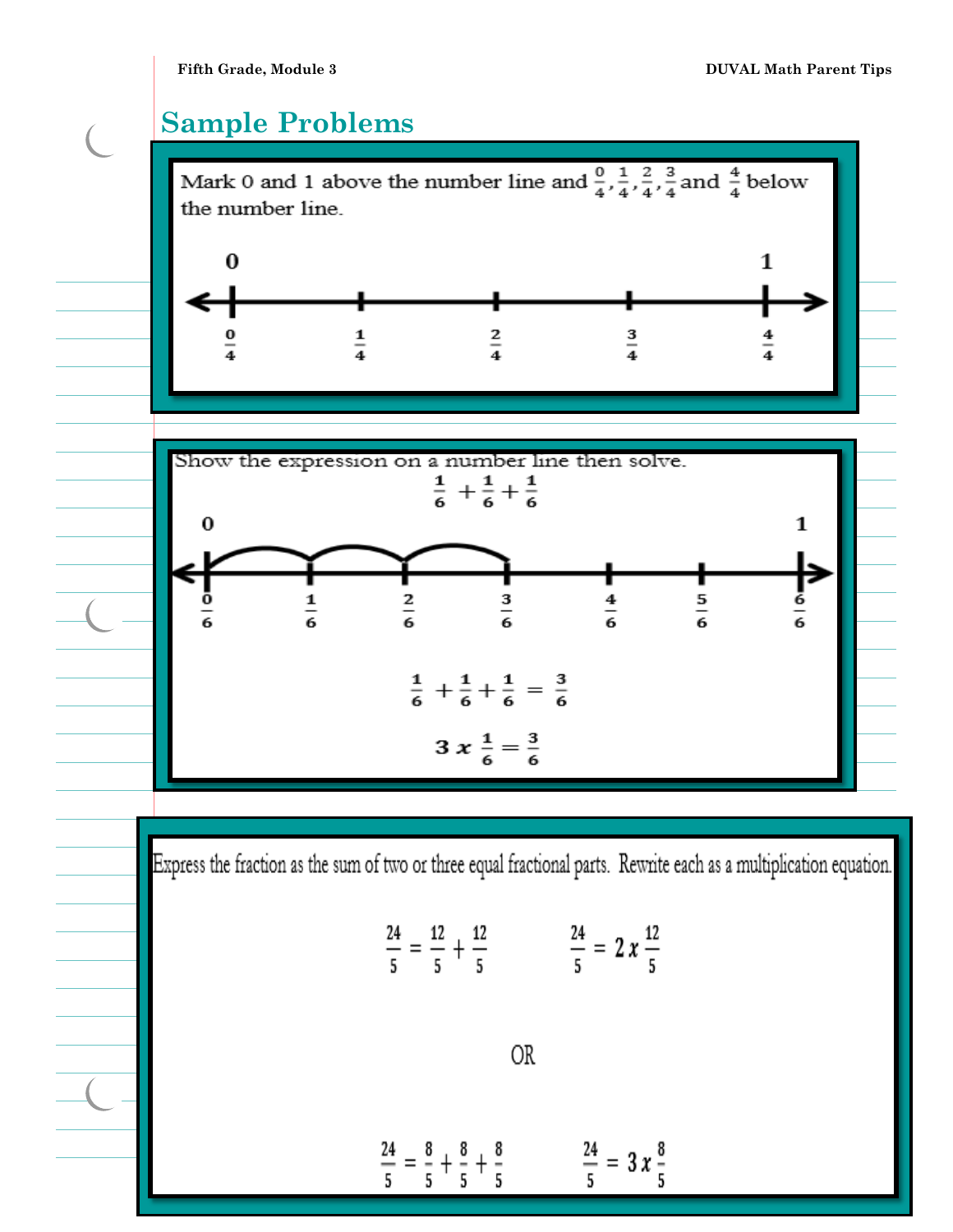(

### **Sample Problems**